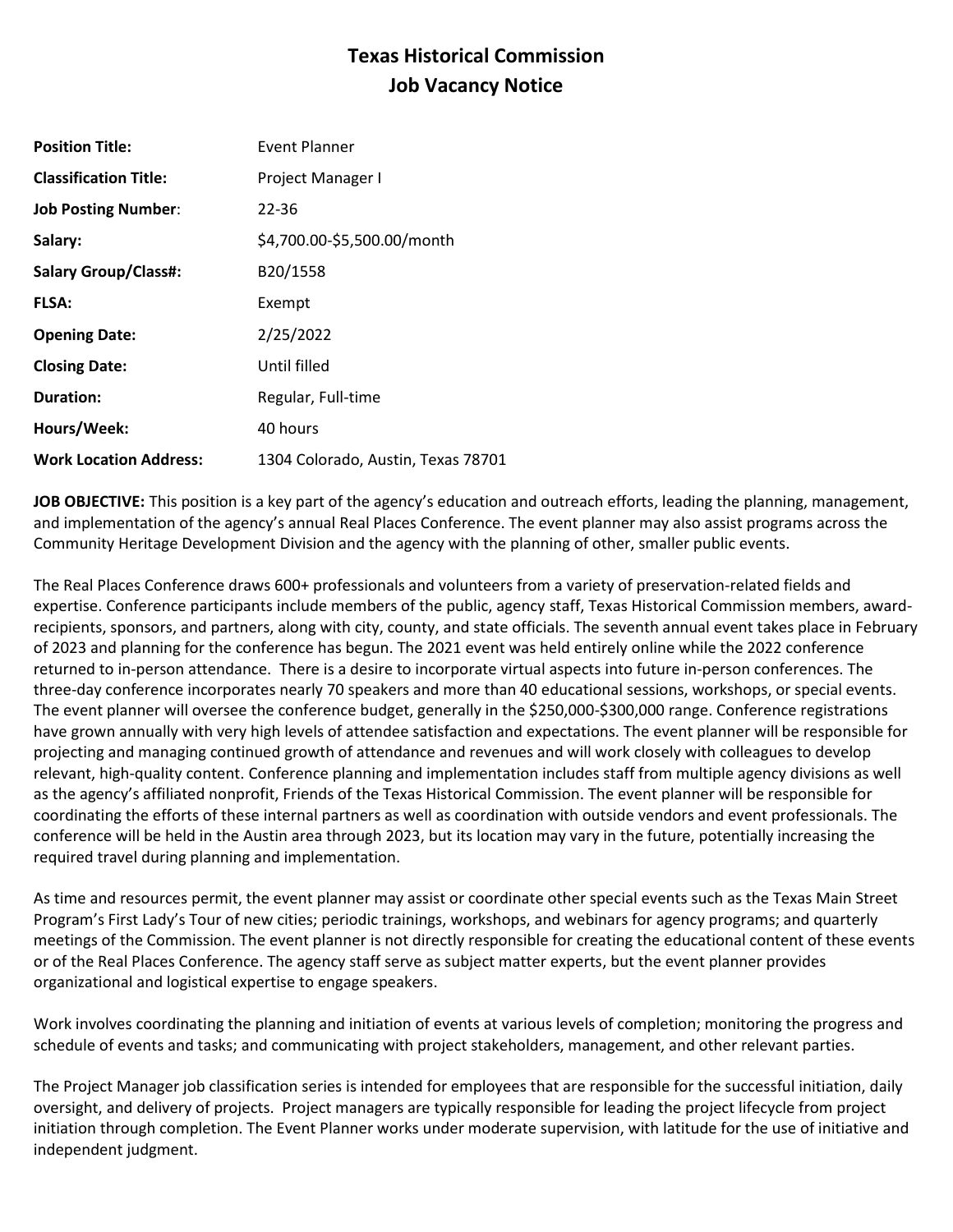#### **ESSENTIAL DUTIES:**

- 1. Coordinate and direct the visioning, planning, and execution of a successful conference and other special events.
- 2. Maintain and insure effective scheduling and planning.
- 3. Develop and maintain project budgets, schedules, work plans, resources requirements, and cost estimates and projections.
- 4. Coordinate venue selection, RFP processes, negotiations, food & beverage selections, audio visual requirements, and liaison with the hotel and vendors.
- 5. Establish, maintain, and monitor the registration system(s).
- 6. Organize conference programming, including the work of committees.
- 7. Coordinate the receipt of session/speaker submissions and the evaluation process.
- 8. Ensure the collection, submission, and approval of continuing education credit materials with professional organizations.
- 9. Coordinate the stipends and scholarship processes.
- 10. Plan and coordinate the agency staff providing services during the event and provide or coordinate on-site staffing and logistics.
- 11. Support the work of the Friends of the Texas Historical Commission to recruit sponsors, partners, and exhibitors.
- 12. Collaborate with Communications and other agency staff in marketing and production for the event.
- 13. Coordinate, plan, and evaluate events using accepted event management methodologies.
- 14. Compile and distribute event information, periodic status reports, budget expenditures, and historical statistics or data; provide regular updates to management, teams, and others of event status and related issues.
- 15. Develop and monitor criteria for evaluating programs, proposals, and other pertinent information related to events.
- 16. May review and recommend proposals and bids to management.
- 17. May identify potential event risks and difficulties and design strategies to mitigate or avoid them.
- 18. May assign duties and responsibilities and coordinate the work of staff.
- 19. Work towards financial and environmental sustainability for events.
- 20. Ensure that appropriate state policies and procedures including for procurement are followed.
- 21. Adhere to established work schedule with regular attendance.
- 22. Follow all THC safety guidelines/procedures and ethics requirements.

## **NON-ESSENTIAL DUTIES:**

23. Perform other duties as assigned.

# **QUALIFICATIONS/REQUIREMENTS (The application must specifically state how each of the following qualifications are met):**

- Graduation from an accredited four-year college or university with major course work in a field relevant to the assignment; such as hospitality or tourism management, marketing, public relations, communications (two years of relevant work experience related to the essential duties may substitute for one year of college);
- Minimum two-years work experience in event planning or event management (accredited degree specific to hospitality and event management may substitute for one-year of work experience);
- Valid driver's license, acceptable driving record and ability to drive a state vehicle;
- Required to travel up to 10% of the work period; and

## **PREFER:**

- Graduation from an accredited four-year college or university with degree or major course work in a field relevant to the assignment; such as hospitality or tourism management, marketing, public relations, communications;
- Certification(s) relevant to position such as Certified Government Meeting Professional (CGMP); Certified Meeting Professional (CMP); or Certified Special Events Professional (CSEP);
- Minimum five years full-time experience in event management or event planning;
- Experience planning and implementing events with the Cvent software platform;
- Experience planning or managing professional conferences and educational programs online and in-person; and
- Experience in coordinating the work of others, including peers and volunteers.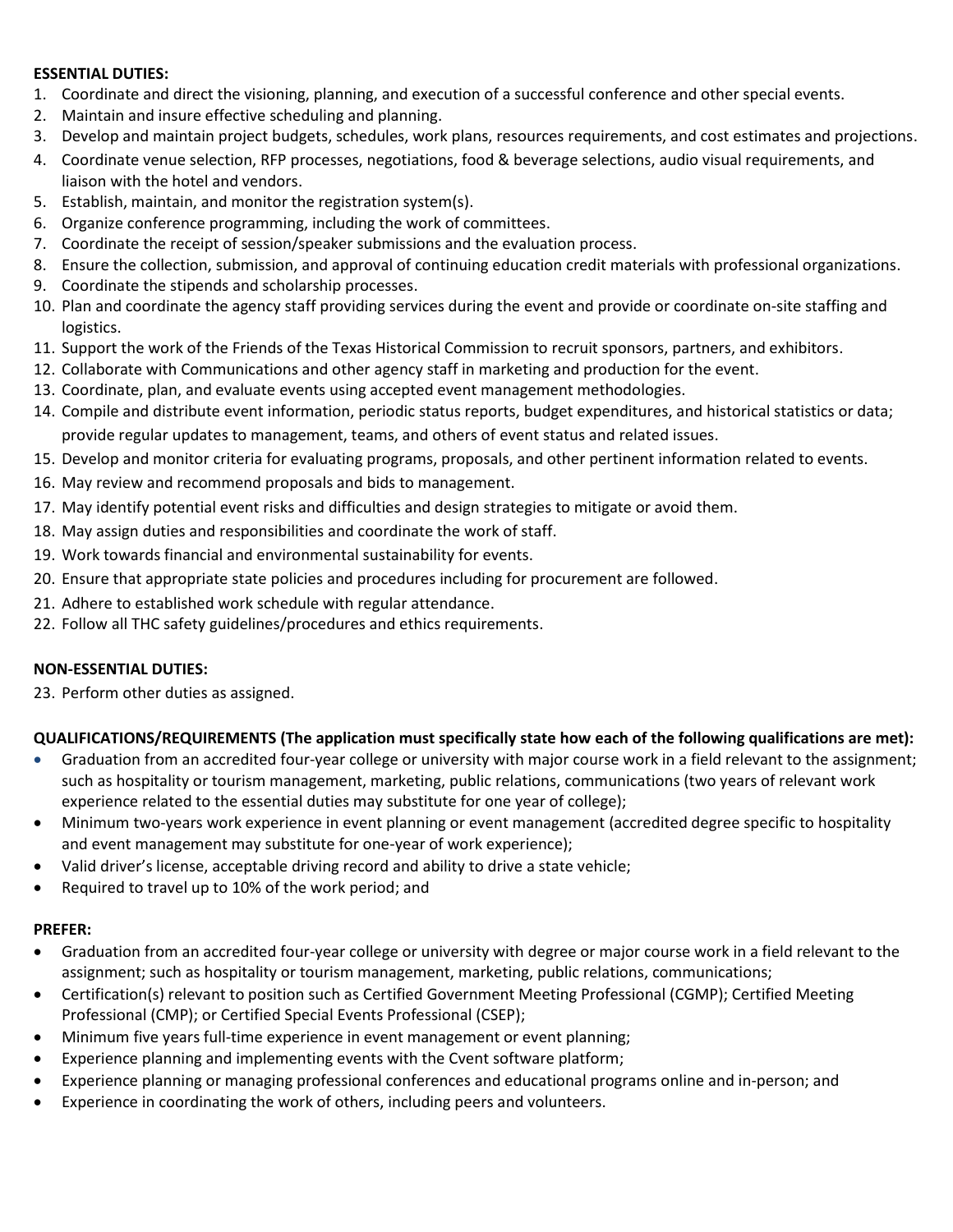#### **KNOWLEDGE, SKILLS AND ABILITIES:**

- Knowledge of event management theories and practices;
- Skill in event management monitoring and in the use of a computer and applicable software for event planning and management as well as database and spreadsheet programs;
- Skill in negotiation with venues and vendors;
- Excellent verbal and written communication, human relations, and organizational skills;
- Skill in providing customer service excellence to both internal and external customers;
- Ability to exercise sound judgment in making critical decisions, to analyze complex information and develop plans to address identified issues, to demonstrate negotiation and facilitation skills, to identify project risks, to prepare reports and charts, to communicate effectively, and to assign duties and responsibilities and coordinate the work of event staff;
- Ability to conform to Meeting and Business Event Competency Standards (MBECS) or equivalent;
- Ability to assess event or project feasibility;
- Ability to analyze problems, evaluate alternatives and recommend effective solutions;
- Ability to process information in a logical manner and to assess validity;
- Ability to work in a setting requiring self-motivation/cooperative decision-making and to work effectively with diverse groups of people;
- Ability to work effectively under pressure and meet strict deadlines while maintaining extreme attention to detail;
- Ability to multi-task in a fast-paced environment;
- Ability to adapt successfully and quickly to change and deliver quality results in a timely manner;
- Ability to plan, organize and work independently, as well as within a team environment;
- Ability to train others;
- Ability to exercise sound judgment and discretion; and
- Ability to maintain the highest level of confidentiality.

# **REGISTRATION, CERTIFICATION, OR LICENSURE:**

Must have or obtain a valid Driver's License and Defensive Driving Course to be able to operate state vehicles.

**ENVIRONMENT/PHYSICAL CONDITIONS:** Normal office work environment and may have exposure to dust and environmental allergens consistent with normal business activities and human contact. Mostly sedentary in nature but may involve walking; standing; pulling and pushing; kneeling, stooping, and bending; performing tasks requiring fine motor skills and coordination; and safely lifting and carrying items weighing up to 30 pounds. Must be able work extended periods at a computer, and may require working extended hours and some evenings, weekends and overnight, as needed. Involves safely operating a state vehicle and driving for long distances and traveling by airplane. Position requires regular, in-office, presence but agency telework policy may permit future approval of up to three days per week of remote work, subject to job and performance requirements.

**REMARKS (Application procedures, Special requirements):** State of Texas application must be submitted through the [CAPPS](https://capps.taleo.net/careersection/808/jobsearch.ftl?lang=en)  [website.](https://capps.taleo.net/careersection/808/jobsearch.ftl?lang=en) Only applicants interviewed will be notified of their selection or non-selection. Resumes will NOT be accepted in place of a completed application.

The Texas Historical Commission is an equal opportunity employer and does not discriminate on the basis of race, color, religion, sex, national origin, genetic information, age or disability in recruitment, selection, appointment, training, promotion, retention, or any other personnel action or deny any benefits or participation in programs or activities which it sponsors.

Section 651.005 of the Government Code requires males, ages 18 through 25, to provide proof of their Selective Service registration or of their exemption from the requirement as a condition of state employment.

As part of the employment process, THC will conduct a driving and criminal background check. Unsatisfactory information relevant to the position may disqualify the applicant from employment.

Disability access for testing and interview accommodations can be provided upon reasonable notice by contacting Human Resources at 512-305-6729.